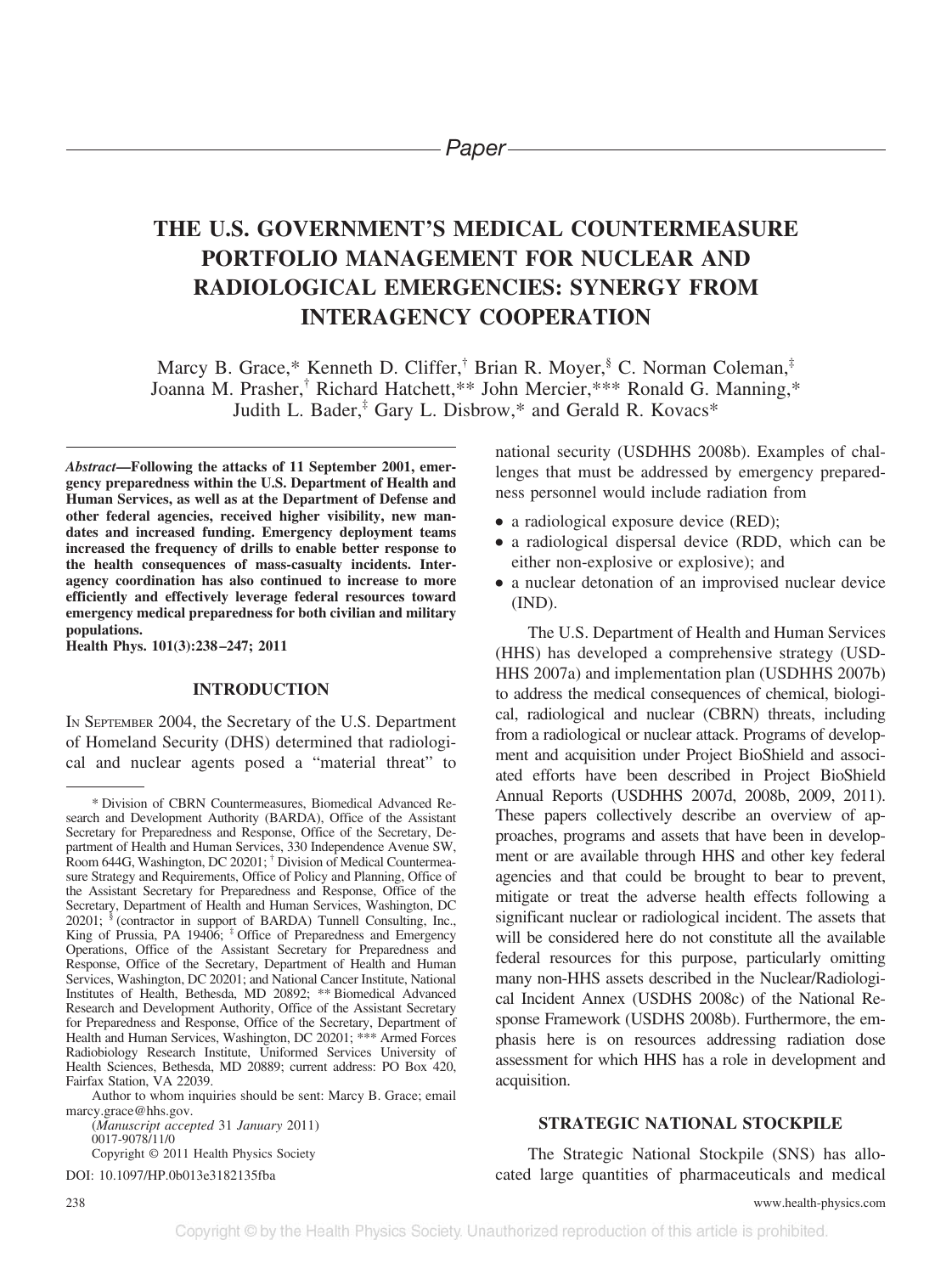supplies to protect the American public against known threats in situations in which local capabilities are not available or will be exhausted. HHS has made substantial progress in procuring products for the SNS, both before and under the Project BioShield Act of 2004 (P.L. 108-276), for responding to radiological and nuclear incidents. The SNS current inventory of medical countermeasures for radiation incidents includes:

- the chelating agent Prussian blue, which mitigates internal absorption of  $137Cs$  (a possible component of a dirty bomb);
- the decorporation agents Ca- and Zn-DTPA (diethylenetriaminepentaacetate) for the chelation of isotopes of the transuranic elements curium, plutonium and americium;
- cytokine growth factor, G-CSF (granulocyte-colony stimulating factor), which may be useful (under an Investigational New Drug protocol or Emergency Use Authorization from the FDA [USDHHS 2007c]) for addressing life-threatening neutropenia associated with acute radiation syndrome (ARS); and
- medical supplies to treat the complex array of medical problems following a radiological or nuclear attack, including antibiotics, anti-nausea drugs and supplies to treat burn and blast injuries.

# **PUBLIC HEALTH EMERGENCY MEDICAL COUNTERMEASURES ENTERPRISE**

In July 2006, HHS established the Public Health Emergency Medical Countermeasures Enterprise (PHEMCE) to serve as the primary conduit for communication among entities involved in medical countermeasure development, acquisition and deployment (USDHHS 2006). The PHEMCE is a coordinated, intra- and interagency effort led by the HHS Office of the Assistant Secretary for Preparedness and Response (ASPR). The PHEMCE membership includes three other HHS agencies: the Centers for Disease Control and Prevention (CDC), the Food and Drug Administration (FDA) and the National Institutes of Health (NIH). Additionally, as illustrated in Fig. 1, the PHEMCE collaborates with the U.S. Department of Defense (DoD), the DHS, the U.S. Department of Veterans Affairs (VA), the U.S. Department of Agriculture (USDA) and other interagency stakeholders. The PHEMCE, through the Enterprise Senior Council, leads the civilian mission

1. to define and prioritize requirements for public health emergency medical countermeasures;



**Fig. 1.** HHS employs a diverse, balanced portfolio of medical radiation countermeasures through agency coordination. Within the HHS, the Biomedical Advanced Research and Development Authority (BARDA) in the Office of the Assistant Secretary for Preparedness and Response (ASPR), the National Institute of Allergy and Infectious Diseases (NIAID) at the National Institutes of Health (NIH), the Food and Drug Administration (FDA) and the Centers for Disease Control and Prevention (CDC) all collaboratively support research and development of new and improved diagnostics and medical treatments for radiation casualties. The Office of Preparedness and Emergency Operations (OPEO) within ASPR is responsible for developing operational plans, analytical products and training exercises to foster preparedness at all levels to respond to domestic and international public health and medical threats and emergencies. OPEO coordinates with CDC for deployment and use of medical countermeasures.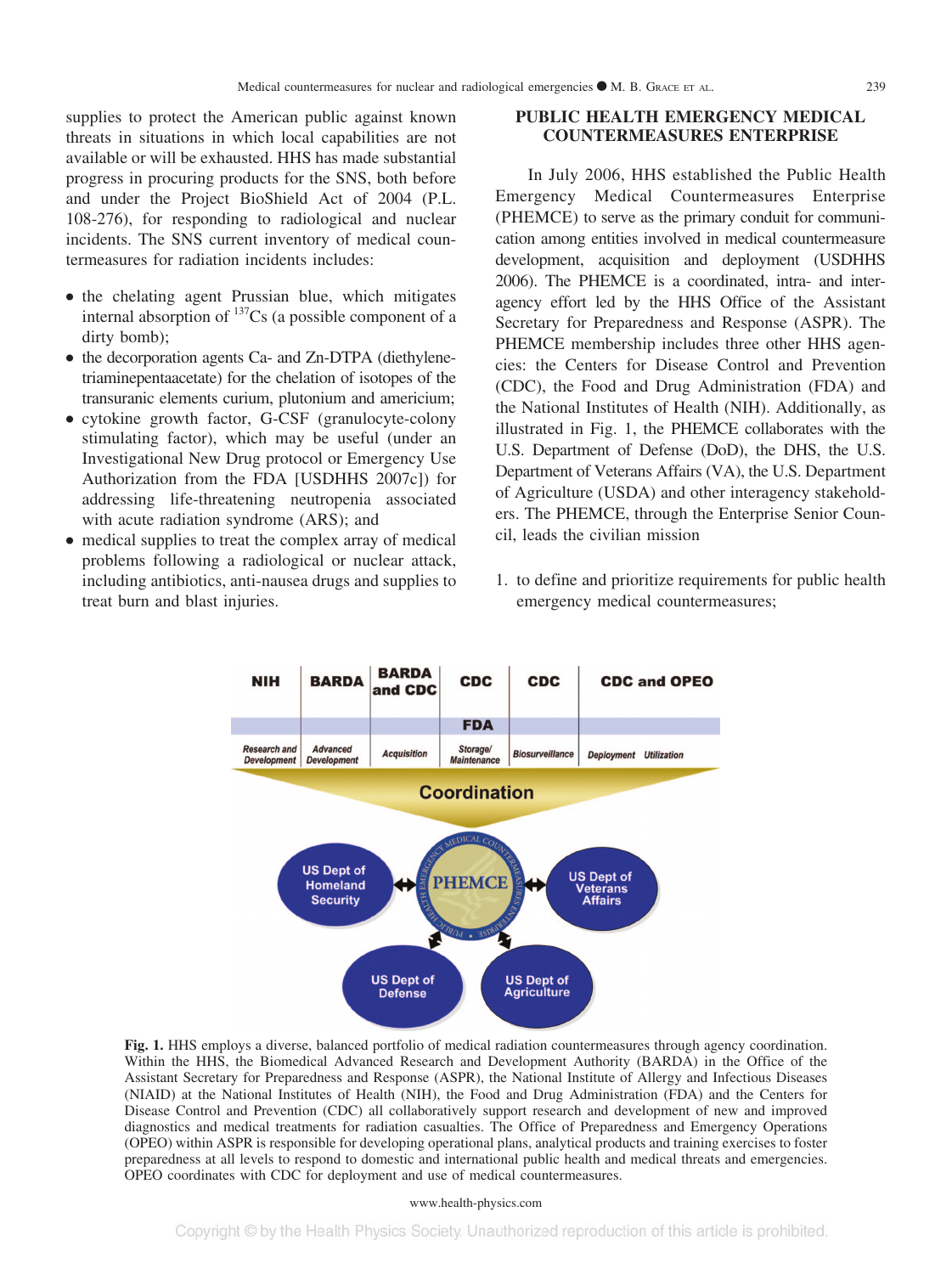- 2. to coordinate research, early and late stage product development, and procurement activities addressing the requirements; and
- 3. to set deployment and use strategies for medical countermeasures held by the HHS.

The PHEMCE has taken a comprehensive approach to the medical countermeasure mission, including research, development, acquisition, storage, maintenance, deployment and utilization. The 2007 *HHS PHEMCE Implementation Plan for CBRN Threats* (USDHHS 2007b) identified the top-priority targets for medical countermeasure research, development and acquisition that, in collaborative agreement with its interagency partners, were judged to have the greatest potential to improve public health emergency preparedness. Among the high priorities were the following types of agents and tools to address effects of radiological or nuclear attacks.

- Medical countermeasures to address ARS, the medical consequence of exposure of the whole body (or a large proportion of the body) to a relatively large dose of radiation (above 1–2 Gy) usually delivered from an external source over a short period of time, and to address the delayed effects of acute radiation exposure (DEARE), which includes late radiation-induced effects in multiple organ systems
- Radionuclide-specific medical countermeasures, which are chelating and blocking agents to manage the medical consequences of internalized radioisotopes
- Radiological dose assessment capabilities for on-scene triage and subsequent medical management of ARS/ DEARE following a large radiological incident

In support of these PHEMCE goals, NIH, BARDA and the DoD each contributes its own expertise and assets.

# **NATIONAL INSTITUTES OF HEALTH**

NIH is the lead agency within the federal government for conducting and supporting basic biomedical research relating to the causes, diagnoses, treatments, control and prevention of diseases. Since 2005, the National Institute of Allergy and Infectious Diseases (NIAID), in collaboration with colleagues from the National Cancer Institute, has led a program focused on radiological/nuclear medical countermeasure research and development. NIAID has developed a broad and comprehensive basic and translational research program to identify mechanisms of radiation injury; to identify targets of radiation injury mitigation and treatment; and to identify, evaluate and characterize candidate medical countermeasures (Grace et al. 2010; USDHHS 2010c). The NIAID program thereby currently supports a broad portfolio of projects focused on research toward and

development of medical countermeasures for ARS/ DEARE and for radionuclide internal contamination. NIAID awarded 38 grants in these areas in fiscal year (FY) 2008, 24 grants in FY 2009 and 10 grants in FY 2010, for a total of over \$125 million over the three years. Furthermore, in August 2010 NIAID renewed funding of seven Centers of Excellence as part of its Centers for Medical Countermeasures against Radiation (CMCR) Program, dedicating \$105 million to the program over five years.

Key to NIAID's ability to foster the development of safe and effective medical countermeasures for radiological and nuclear threats has been establishing the broad range of product development expertise, capabilities, facilities and services needed to support FDA approval through initiation of a product development support services contract. The contract provides for all the elements of drug development, including Good Laboratory Practices (GLP) research as described in 21CFR58, and animal safety testing facilities, manufacturing facilities, and regulatory and clinical study support. The contract also allows NIAID to perform efficacy studies and to fill in other data gaps for medical countermeasures.

To address the need for diagnostic and dosimetric tools that are sufficiently accurate and precise to enable appropriate triage and treatment decisions, NIH is supporting research and development of high-throughput approaches to radiation dose assessment, including biodosimetry and identification of biomarkers of radiation exposure, through its CMCR Program. High-throughput technology is required to enable thousands to tens of thousands of human samples to be acquired, processed and reported quickly, accurately and easily to clinicians during triage and definitive care. This capacity is currently not available.

# **BIOMEDICAL ADVANCED RESEARCH AND DEVELOPMENT AUTHORITY**

The Pandemic and All-Hazards Preparedness Act established the Biomedical Advanced Research and Development Authority (BARDA) to promote innovation, reduce development risk to both medical countermeasure developers and the federal government and invest in advanced development that will carry products through the crucial and costly middle to late phases of development between basic research and acquisition of final products (Grace et al. 2010; USDHHS 2010e). BARDA seeks to facilitate advanced research and development (culminating in FDA licensure or approval) of promising medical countermeasures identified through the NIH, DoD and other pipelines and to build a robust portfolio of medical countermeasures in the SNS that can be called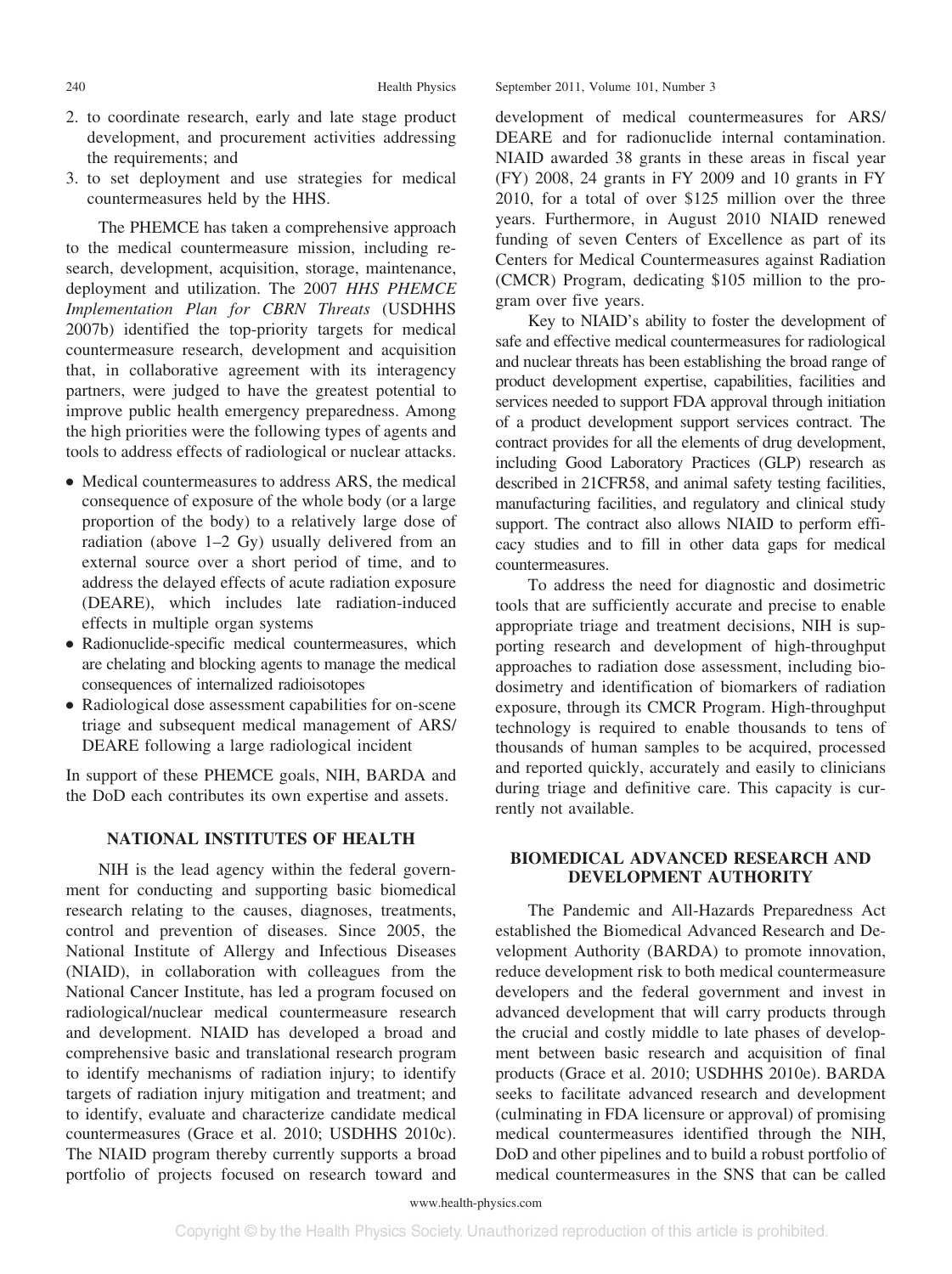upon in response to a radiological incident. In September 2008, HHS/BARDA awarded seven advanced development contracts worth more than \$19 million to support therapies to address hematopoietic syndrome, bone marrow stromal cell loss and vascular injury resulting from acute exposure to ionizing radiation. In December 2009, HHS/BARDA awarded base contracts through the Broad Agency Announcement (BAA) mechanism for a total of \$35 million to nine universities and companies to fund development of biomarker technologies to assess absorbed radiation dose. Performance-based options can be exercised for up to five years. Several of these contracts arose from the CMCR Program of NIAID, noted above. As biodosimetry requirements are shared worldwide, international partnerships are working collaboratively wherever appropriate and possible. Much remains to be done globally in development and acquisition of these critical tools to address radiological or nuclear threats of terrorism and in planning for the effective deployment and use of biodosimetric capabilities. BARDA also supports acquisition of other types of medical countermeasures, including acquisition contracts funded through the Project BioShield Act of 2004. This support is summarized in Project BioShield Annual Reports to Congress (USDHHS 2007d, 2008b, 2009, 2011).

Current funding opportunities at BARDA or other HHS or partner agencies can be found through the stakeholders' portal at<www.MedicalCountermeasures.gov> (USD-HHS 2010b). BARDA developed MedicalCountermeasures.gov on behalf of HHS to facilitate communication between HHS and stakeholders involved in the research and development of medical countermeasures to enhance public health emergency preparedness. This Web site serves as the single point of entry for stakeholders to submit a request to meet with appropriate personnel within HHS regarding advanced development and acquisition of their products. Whether the product is in the early stages of development or has already been approved, the Web site helps stakeholders connect with the appropriate personnel within the federal government for meetings regarding their products. An open BAA is available through<www.fbo.gov> (USDHHS 2010d).

## **DEPARTMENT OF DEFENSE**

The Joint Science and Technology Office at the Defense Threat Reduction Agency (DTRA-JSTO) manages programs aimed at early development of radioprotectants (pre-treatments and therapeutics), as well as radiation exposure biodosimetry diagnostic technologies. DoD's Chemical Biological Medical Systems Joint Project Management Office (CBMS JPMO) supports advanced development of therapeutics to address the

gastrointestinal sub-syndrome of ARS and diagnostic hand-held devices for self-assessment of radiation exposure that can be carried by the individual warfighter. These devices are being designed to be interpreted immediately by the affected individual for efficient and appropriate triage and subsequent treatment of potential radiation casualties. Meanwhile HHS is pursuing development of therapeutic agents to address the hematopoietic sub-syndrome of ARS and assessment tools and devices for use for the civilian population not directly addressed by DoD efforts, including for pediatric and geriatric populations.

Also within DoD, the Armed Forces Radiobiology Research Institute (AFRRI) has a tri-service laboratory that was established in 1961 (USUHS 2011a). AFRRI is a joint entity of the military departments and of the Uniformed Services University of the Health Sciences under the Assistant Secretary of Defense for Health Affairs (USUHS 2011a). AFRRI executes the DoD Medical Radiological Defense Applied Research Program. AFRRI's civilian and active duty military personnel conduct exploratory and developmental research to identify and develop medical countermeasures against ionizing radiation. Core areas of study include prevention, dose assessment and treatment of radiological injuries. The Institute provides services and performs cooperative research with other federal and civilian agencies and institutions. Useful triage, treatment and dosimetry products are available for download from AFFRI's Web site (USUHS 2011c). These products include the Emergency Radiation Medicine Response Pocket Guide, the Medical Management of Radiological Casualties handbook, Prussian blue treatment and the Biodosimetry Assessment Tool (BAT; a similar tool is available through the REMM Web site; USDHHS 2010a). The BAT is a multiparameter dose-recording and biodosimetry assessment software tool, as is a newer software product called First Responder Assessment Triage (FRAT) (Blakely et al. 2005; Waller et al. 2009; USUHS 2011b). A FRRI has widespread collaborations with other DoD and HHS government facilities to leverage its work for common goals and receives funding for research from an intramural program, interagency agreements, grants from various funding agencies and cooperative agreements with commercial enterprises.

# **INTERAGENCY SYNERGY IN MEDICAL COUNTERMEASURE DEVELOPMENT**

Through the PHEMCE, HHS and DoD coordinate medical countermeasure development and acquisition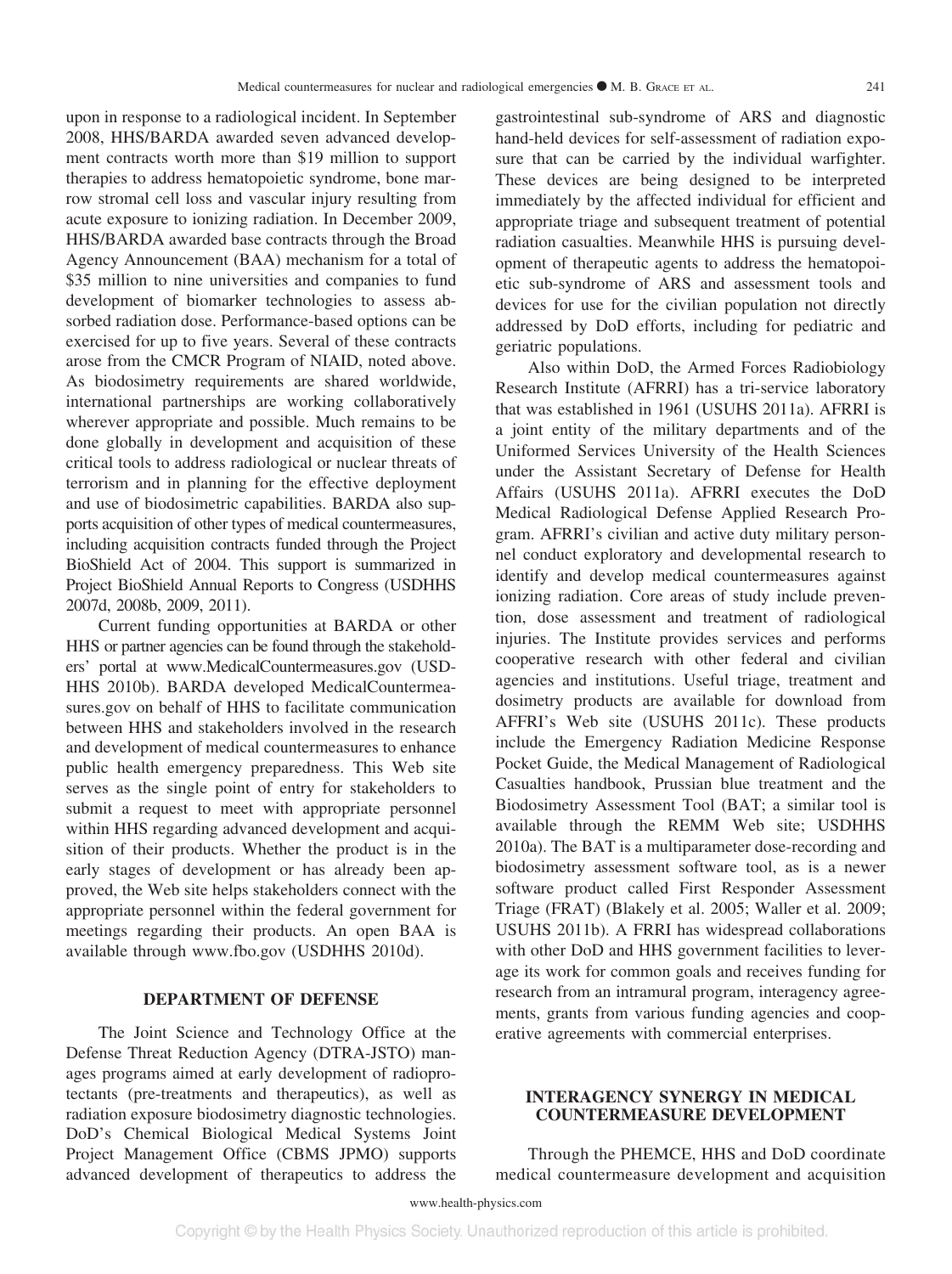efforts to ensure that FDA-approved medical countermeasures for assessing and treating injury from ionizing radiation are available for both the civilian and military populations. This integrated approach makes for both fiscal as well as programmatic efficiency in supporting the development and acquisition of the necessary drugs, therapeutics and diagnostic tools for addressing the public health consequences of radiological emergencies (Wagar 2007).

For example, HHS and DoD are coordinating efforts to support development of the suite of FDA-approved products that will be needed to address the complexity of ARS injury (Wagar 2007). A recent DoD development and acquisition program focuses on the gastrointestinal component of ARS, while recent HHS activities have been focused on addressing the hematopoietic component of ARS. With such coordination, federal resources can be most efficiently and effectively leveraged to ensure preparedness in both the civilian and military populations for radiological and nuclear threats.

HHS is also coordinating its dosimetry efforts with those of DHS. DHS provides radiation dosimetry technologies to measure the environmental exposure conditions for emergency responders following a potential terrorist release of radioactive material in densely populated metropolitan areas. DHS is supporting programs for several dosimetry technologies, including electronic warning dosimeters and passive personnel badges or wallet cards, as indicators of potential exposure. In a complementary effort, HHS is focusing on the technologies determining the *absorbed* dose of radiation for civilians exposed to ionizing radiation, which will be critical for diagnosis and treatment decisions.

# **CONCEPTS OF OPERATIONS**

To analyze medical countermeasure needs and to ensure that tools that are developed can be effectively utilized, federal emergency medical response planning is "scenario-based." Scenarios 1 and 11 of the 15 National Planning Scenarios involve INDs and RDDs (both explosive and non-explosive), respectively (USDHS 2007). These scenarios help direct planning for the types of casualties and infrastructure problems that would be associated with these kinds of incidents. Using computer models of these scenarios and their medical and public health consequences, a concept of operations (CONOPS) is developed that guides the medical response.

The HHS operational planning for medical response is the responsibility of the Office of Preparedness and Emergency Operations (OPEO) within ASPR. This planning includes detailed preparations, working closely with intra-agency partners in HHS such as CDC and FDA, as

well as interagency partners. Efforts are synergized to answer questions such as these:

- How will the medical response be organized?
- How will triage and transport be accomplished?
- What types of medical resources and other resources will be needed?
- Where will victims be sent?

The radiation incident CONOPS are organized into a time-oriented "playbook" to be used by HHS responders, including the Secretary, during an incident. Versions of these "playbooks" will be available online to assist HHS partners. Periodic exercises are staged to test the plans and responses and to determine modifications to be made based on "Lessons Learned" records, on theoretical and actual results of field test exercises, and on real-life incidents.

HHS is also involved in interagency efforts to develop "Protective Action Guidelines" and recommendations for emergency responders during such incidents. Thus, the radiological/nuclear planning is conducted in an environment with a broad range of experts in disaster planning, disaster response operations, international collaboration, and public health policy. Many OPEO response plans, as well as its products and tools, are available through the OPEO Web site (USDHHS 2010f).

The federal government interagency cooperation process led to the publication of *Planning Guidance for Protection and Recovery Following Radiological Dispersal Device (RDD) and Improvised Nuclear Device (IND) Incidents* (USDHS 2008a). However, this guidance is intended as an interim resource on the applicability of existing Protective Action Guides to RDDs and INDs, pending further consideration and guidance regarding responses to RDDs and INDs with respect to a wider range of circumstances (e.g., high doses and dose rate zones). Additional guidance superseding this document will be forthcoming from the U.S. Environmental Protection Agency (EPA). The federal government has also released the *Planning Guidance for Response to a Nuclear Detonation* (EOP 2010), which contains detailed descriptions of the consequences, zones of damage and response concepts, while recognizing that in an incident, the decisions will be made by local, regional and tribal responders in collaboration with federal agencies. The National Council on Radiation Protection and Measurements has released an updated publication on *Management of Persons Contaminated with Radionuclides* (NCRP 2008), establishing clinical decision guide (CDG) units for radionuclide amounts of concern for one-time internal contamination with radionuclides.

Non-federal governmental entities are participating in radiation preparedness efforts, especially including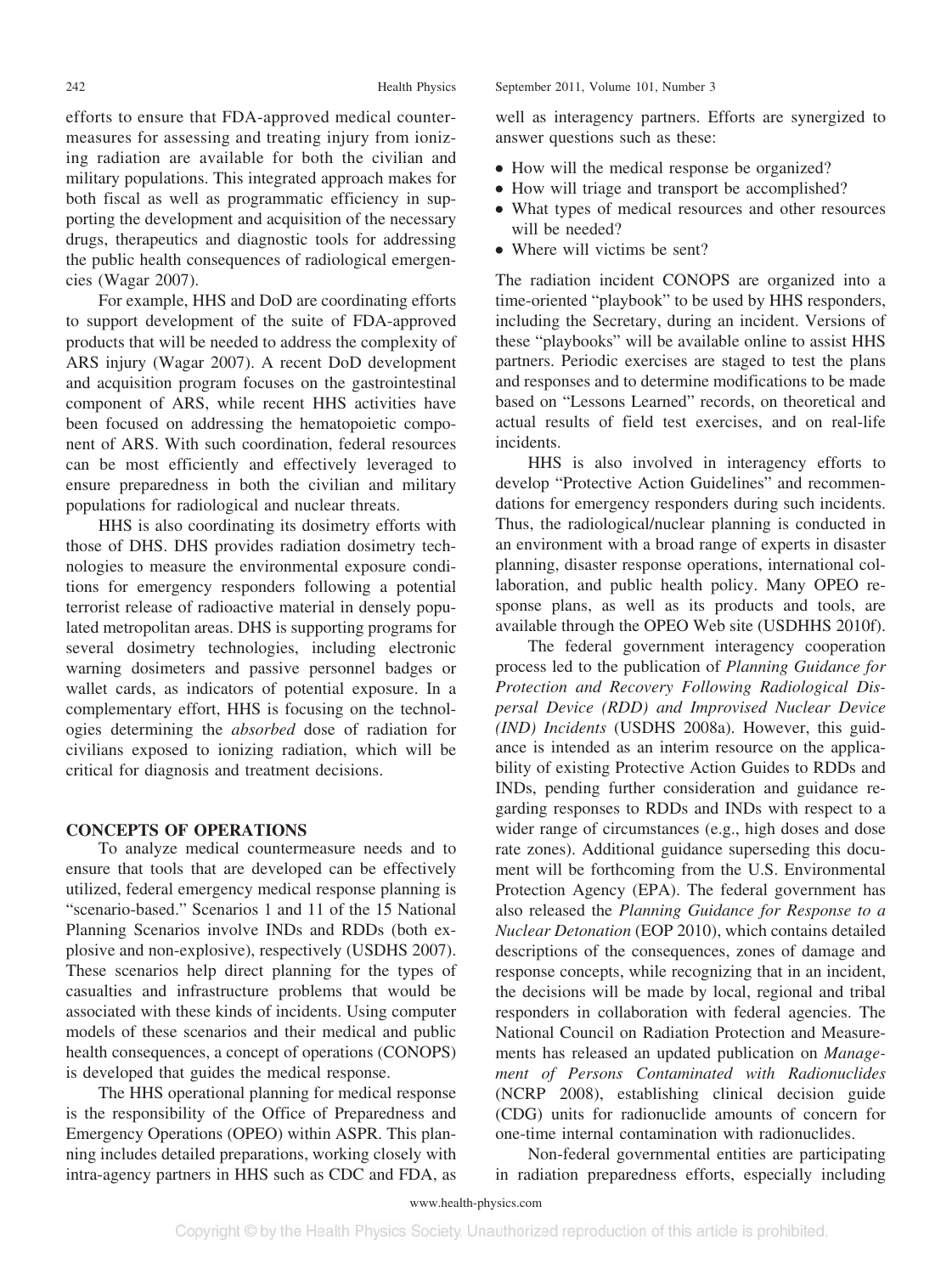medical professionals in hematology, oncology, radiation oncology and tissue/organ transplant sciences; medical and health physicists; professional societies disciplined in veterinary and clinical medicine; and international organizations and governments, including colleagues in the International Atomic Energy Agency (IAEA) and the World Health Organization (WHO).

#### **RADIOLOGICAL DOSE ASSESSMENT FOR RADIATION TRIAGE, TREATMENT AND TRANSPORT**

A radiation mass-casualty incident will trigger typical mass-casualty medical triage responses from local authorities. Although an all-hazards approach is part of the response, issues specific to a radiation incident will also require attention. Rapid, accurate dose assessment will be critical to the medical response to an incident involving radiation exposure, particularly after an IND when potentially hundreds of thousands of people will be concerned that they may have received dangerous doses of radiation, and tens of thousands of people could benefit from ARS mitigation.

Table 1 describes current capabilities for dose assessment. Current dosimetric tools are not adaptable to all incidents, largely because of the numbers of casualties expected. Advances in preparedness will require the development of multiple new approaches and tools. Individual victim triage and treatment decisions depend on many factors, especially:

- clinical medical evaluation—physical exam and history, tracking signs and symptoms over time;
- assessment of the victim's physical location during and after the incident, to be correlated with postincident radiation levels;
- physical dosimetry, if the victim was wearing a dosimeter; and
- biodosimetry—absorbed-dose determination using bioassays.

Developing the capabilities in the "Rapid biodosimetry" column would complement, replace and/or enhance the current capabilities listed in the other sections of Table 1.

HHS has developed the "RTR system" (Radiation TRiage, TReatment, and TRansport) as a potential model for emergency responder handling of radiation exposure risks in the aftermath of a nuclear or radiological incident (Hrdina et al. 2009). Within this RTR system, biodosimetry information is critical to victim assessment. Initial victim triage will separate people into those who need (1) immediate treatment, (2) medical attention for possible ARS in the next few days to weeks, (3) monitoring for long-term risk, and/or (4) no medical intervention or monitoring. Triage decisions will depend on the size and type of incident, and medical history will be critical. As a broad guideline, immediate treatment will be considered important for those who have received estimated doses greater than 4 Gy; those who have received estimated doses between 2 and 4 Gy and will be considered to require expert care for ARS in the next few weeks; and those with under 2 Gy of estimated exposure, with a lower boundary not determined, who will be triaged for long-term risk assessment. Long-term risk assessment and epidemiological studies would be coordinated among public health authorities in the involved region in consultation with the CDC and radiation epidemiology experts from the Division of Cancer Epidemiology and Genetics at the National Cancer Institute. Mitigation therapy for ARS would be limited to those with estimated doses of greater than 2 Gy, or possibly higher. HHS medical response planning provides access to up-todate, just-in-time medical management information for medical responders, using the "Radiation Emergency Medical Management" (REMM) Web site (Bader et al. 2008; USDHHS 2010a) developed by ASPR/OPEO and the National Library of Medicine, with input from numerous subject matter experts worldwide.

This approach structures the medical response in coordination with the HHS MedMap Project, which

| Incident type         | Radioisotope assay<br>(identity and amount)<br>of a radionuclide) | Triage by hematology<br>(N/L ratio; depletion kinetics)<br>(Parker and Parker 2007) | Rapid biodosimetry<br><i>(biomarkers)</i><br><i>in development</i> ) | Cytogenetics<br>(dicentrics and<br>translocations) |
|-----------------------|-------------------------------------------------------------------|-------------------------------------------------------------------------------------|----------------------------------------------------------------------|----------------------------------------------------|
| RDD, explosive        | $+++++$                                                           |                                                                                     | $++$                                                                 | $+++$                                              |
| RDD, non-explosive    | $+++++$                                                           |                                                                                     | $++$                                                                 | $+++$                                              |
| <b>RED</b>            |                                                                   | $_{++}$                                                                             | $+++$                                                                | $++$                                               |
| <b>IND</b>            | $++ +$                                                            | $++++b$                                                                             | $+++++$                                                              | $+++++$                                            |
| Used for concerned    |                                                                   |                                                                                     |                                                                      |                                                    |
| citizens or uncertain | $+++++$                                                           |                                                                                     | $+ + +$                                                              | $^+$ $^+$                                          |
| history               |                                                                   |                                                                                     |                                                                      |                                                    |

**Table 1.** Dosimetry approaches employed by type of radiologic incident, method of triage, and dose assessment.<sup>a</sup>

 $a^a$  Key:  $+$  = practical but not primary;  $++$  + = primary method (number of pluses indicates relative importance). <sup>b</sup> Hematology for IND requires two samples at different times; RDD, radiological dispersal device ("dirty bomb"); RDD, non-explosive (e.g., the incident in Goiânia, Brazil); RED, radiological exposure device (e.g., <sup>192</sup>Ir industrial weld-checking source); IND, improvised nuclear device (includes conventional military nuclear device).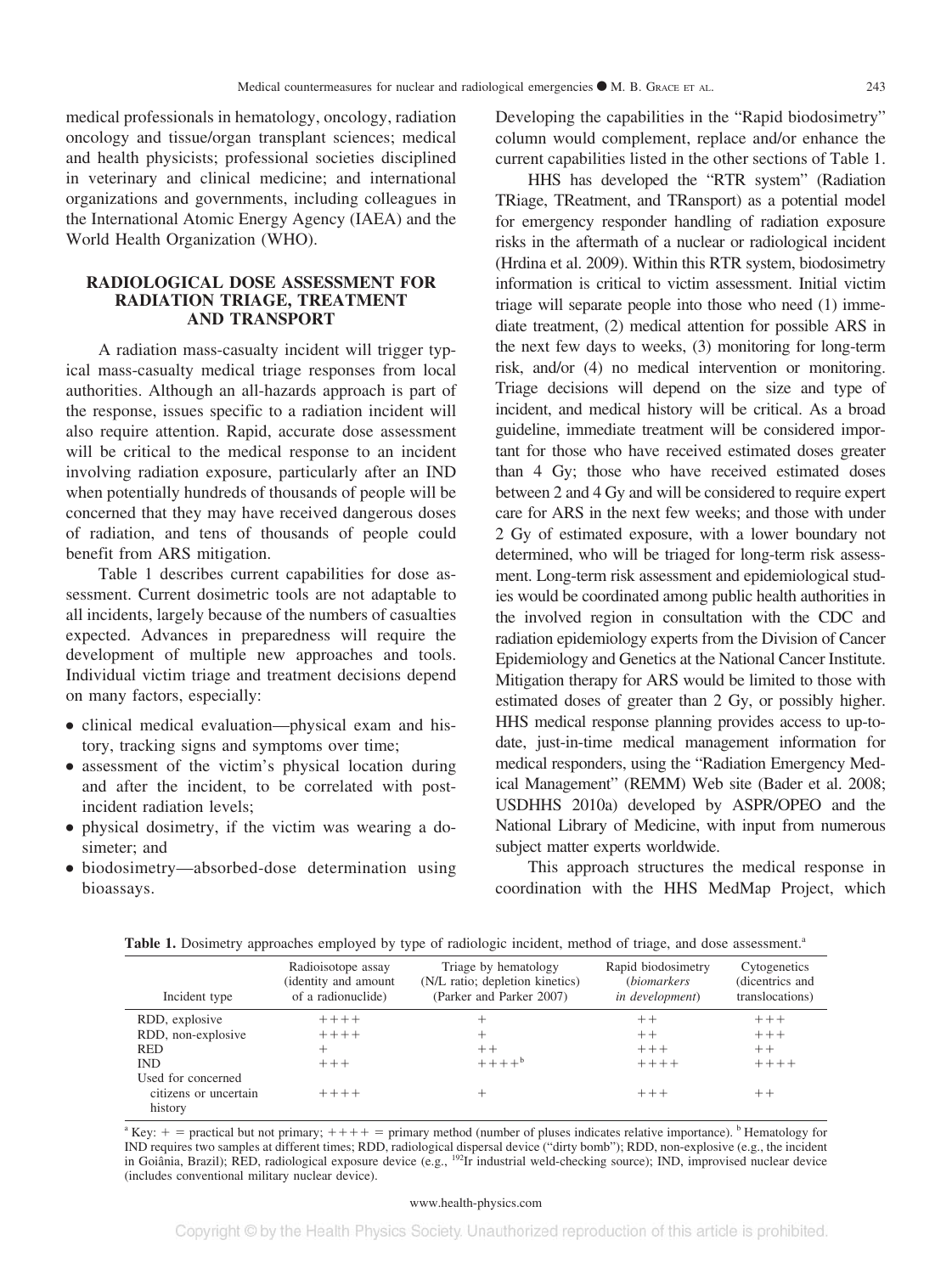provides useful mapping information correlating potential sites for medical, logistic and sheltering functions with changing environmental contamination information. The key information can be selectively shared and will be used by federal and local emergency managers in a single, up-to-date situational map. Details are available (Hrdina et al. 2009), and this model has been incorporated in the *Planning Guidance for Response to a Nuclear Detonation* (EOP 2010).

# **BIODOSIMETRY LABORATORY CAPACITY**

At present, only limited biodosimetry laboratory capacity exists in the U.S. The classical dicentric method is considered as the gold standard in biological dosimetry. In this technique, a small sample of blood is taken from an individual and cultured for 48 h to assess metaphase chromosomes for specific radiation-induced dicentric chromosomes. Improvements in speed and efficiency need to be made for emergency response. Conceptual plans for a new Radiation Laboratory Response Network (Rad-LN) are shown in Fig. 2. The particular resources needed will evolve with automation of current biodosimetry techniques (e.g., lymphocyte kinetics, cytogenetics) and the introduction of new techniques. Physical dosimetry and biodosimetry will provide only a portion of the basis for medical assessment and decisions regarding the management of radiation victims. International experts in hematology, transplantation and radiation injury are collaborating to develop

common methods for victim assessment and management based on use of the REMM algorithms and the METROPOL (medical treatment protocol) system (Fliedner et al. 2009).

The Rad-LN concept is being developed by an interagency working group coordinated through the Federal Emergency Management Agency (FEMA) and HHS. The Rad-LN is not yet established and has different proposed functionality from that of another laboratory network with some related capabilities, the CDC Laboratory Response Network, although aspects of infrastructure could be shared. The Rad-LN would provide four major components to assist medical response to a radiological incident, recognizing that this network will likely be largely virtual with many functions coming from existing hospitals and other partner organizations.

- 1. Radionuclide bioassay capability for all radionuclides of concern would be centered around the CDC Radiobioassay Laboratory and its network of state laboratories but also could involve nuclear medicine and radiation safety programs (such as those at NIH) for assistance with incidents in their regions and also for high-throughput scintillation counting for screening (depending on the radionuclide).
- 2. Enhanced cytogenetic biodosimetry assay throughput would include automated sample preparation and surge capacity through satellite readers. Artificial intelligence approaches to cytogenetics and other rapid screening procedures are being studied to facilitate surge capacity. International networks are being



**Fig. 2.** HHS and interagency/multisector partner concept of a Radiation Laboratory Response Network (Rad-LN).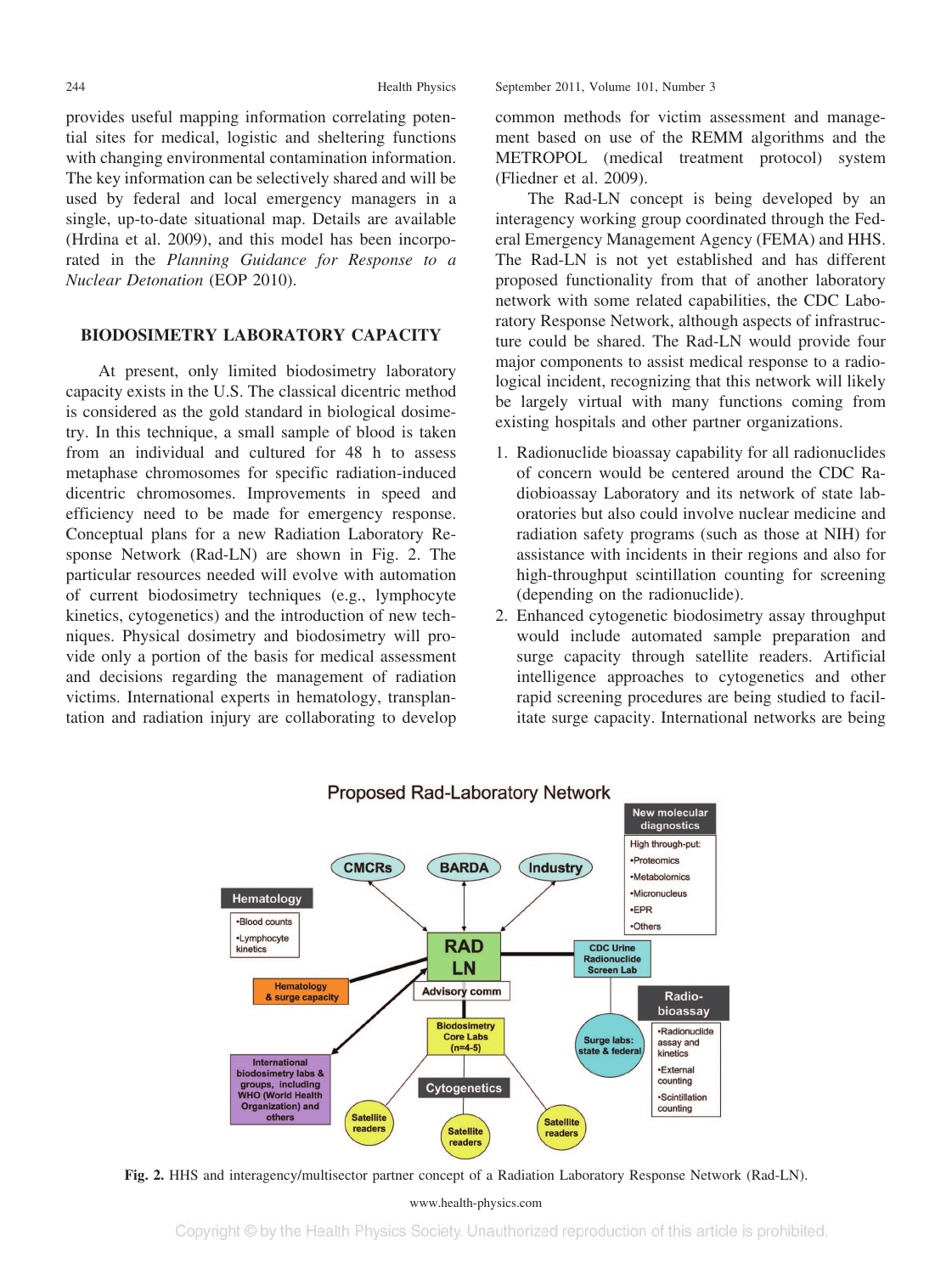developed through the WHO, the IAEA and the Global Health Security Initiative (GHSI 2010).

- 3. Hematology surge capacity would include serial studies to assess lymphocyte decline and potentially newer algorithms to measure a neutrophil/lymphocyte ratio that might facilitate the initial triage of victims into risk groups for ARS.
- 4. A test bed would provide for assessment and interlaboratory comparison of novel high-throughput approaches to measuring molecular markers of radiation exposure. Many new molecular techniques are being explored that would need validation against a "gold standard" that the Rad-LN could provide.

The WHO BioDoseNet is a global network of biodosimetry laboratories whose role is to support management and decision-making in cases of large radiation emergency incidents in which the capacity of individual laboratories is likely to be overwhelmed. In preparedness for such incidents, the BioDoseNet focuses on harmonization of methodology, quality assurance, knowledge-sharing and inter-comparison exercises. Expert Consultancy includes Canada, China, France, Germany, Japan, Korea, United Kingdom, Ukraine and the U.S. A second biennial coordination meeting in conjunction with the BioDose conference was held in France (October 2010) to report on progress made and to plan future activities toward a larger intercomparison study using a simulation of a mass-casualty scenario.

## **CONCLUSION**

Interagency interaction, cooperation and support are required for long-term goals to be met effectively and efficiently within and across the civilian and military sectors. In the face of substantial yet limited resources and a panoply of potentially catastrophic threats requiring public health emergency preparedness, whether the threats are natural, accidental, or intentional, a vast range of activities and needs must be coordinated and prioritized at all levels of government.

HHS and DoD are dedicated to developing and implementing medical countermeasures, including dose assessment tools for triage, diagnosis, and treatment of acute radiation syndrome in large populations of civilians and warfighters. This paper describes many of the on-going efforts at the federal level to support and encourage coordination in addressing development and acquisition of these resources. These efforts will be critical to allocate and dispense medical countermeasures to those who will need them to prevent, mitigate and/or treat the harmful effects of ionizing radiation and particularly to enable the most appropriate allocation of limited funding. Close cooperation with international partners, as

is being explored in the development of the Rad-LN concept, in addition to strong relationships among agencies and departments within the federal government, will lead to the most effective results. The goal is to leverage synergistically the unique capabilities of various departments and agencies to accomplish the ultimate objectives of saving the greatest possible number of lives and preserving or restoring health to the greatest extent possible among those that are saved.

*Acknowledgments*—We acknowledge the dedicated leadership of W. Craig Vanderwagen, the first Assistant Secretary for Preparedness and Response (ASPR). Nicole Lurie is currently the ASPR, the Secretary's principal advisor on matters related to bioterrorism and other public health emergencies. The ASPR also coordinates interagency activities among HHS; other federal departments, agencies and offices; and state and local officials responsible for emergency preparedness and the protection of the civilian population from acts of bioterrorism and other public health emergencies. The mission of the ASPR is to lead the nation in preventing, responding to and recovering from the adverse health effects of public health emergencies and disasters.

Note added in proof: During the publication of this paper in 2011, a series of papers on allocation of scarce resources after a nuclear detonation pertinent to dose assessment, triage, treatment, and transport appeared in a special Nuclear Preparedness supplement to Disaster Medicine and Public Health Preparedness, accessible at [http://www.dmphp.org/](http://www.dmphp.org/content/vol5/Supplement_1/index.dtl) [content/vol5/Supplement\\_1/index.dtl.](http://www.dmphp.org/content/vol5/Supplement_1/index.dtl) Accessed on 17 July, 2011.

#### **REFERENCES**

- Bader JL, Nemhauser J, Chang F, Mashayekhi B, Sczur M, Knebel A, Coleman CN. Radiation Event Medical Management (REMM): new web site guidance for health care providers during mass casualty events. Prehospital Emergency Care 12:1–11; 2008.
- Blakely WF, Salter CA, Prasanna PG. Early-response biological dosimetry—recommended countermeasure enhancements for mass-casualty radiological incidents and terrorism. Health Phys 89:494-504; 2005.
- Executive Office of the President. Homeland Security Staff and Interagency Policy Coordination Subcommittee for Preparedness & Response to Radiological and Nuclear Threats. Planning guidance for response to a nuclear detonation [online]. 2010. Available at [www.remm.nlm.gov/Planning](www.remm.nlm.gov/PlanningGuidanceNuclearDetonation.pdf) [GuidanceNuclearDetonation.pdf.](www.remm.nlm.gov/PlanningGuidanceNuclearDetonation.pdf) Accessed 31 October 2010.
- Fliedner TM, Chao NJ, Bader JL, Boettger A, Case C Jr, Chute J, Confer DL, Ganser A, Gorin N-C, Gourmelon P, Graessle D, Krawisz R, Meineke V, Niederwieser D, Port M, Powles R, Sirohi B, Weinstock DM, Wiley A, Coleman CN. Stem cells, multiorgan failure in radiation emergency medical preparedness and assistance: a US/European consultation workshop. Stem Cells 27:1205–1211; 2009.
- Global Health Security Initiative [online]. 2010. Available at [www.ghsi.ca/english.](www.ghsi.ca/english) Accessed 31 October 2010.
- Grace MB, Moyer BR, Prasher J, Cliffer KD, Ramakrishnan N, Kaminski J, Coleman CN, Manning RG, Maidment BW, Hatchett R. Rapid radiation dose assessment for radiological public health emergencies: roles of NIAID and BARDA. Health Phys 98:172–178; 2010.
- Hrdina CM, Coleman CN, Bogucki S, Bader JL, Hayhurst RE, Forsha JD, Marcozzi D, Yeskey K, Knebel AR. The "RTR" medical response system for nuclear and radiological mass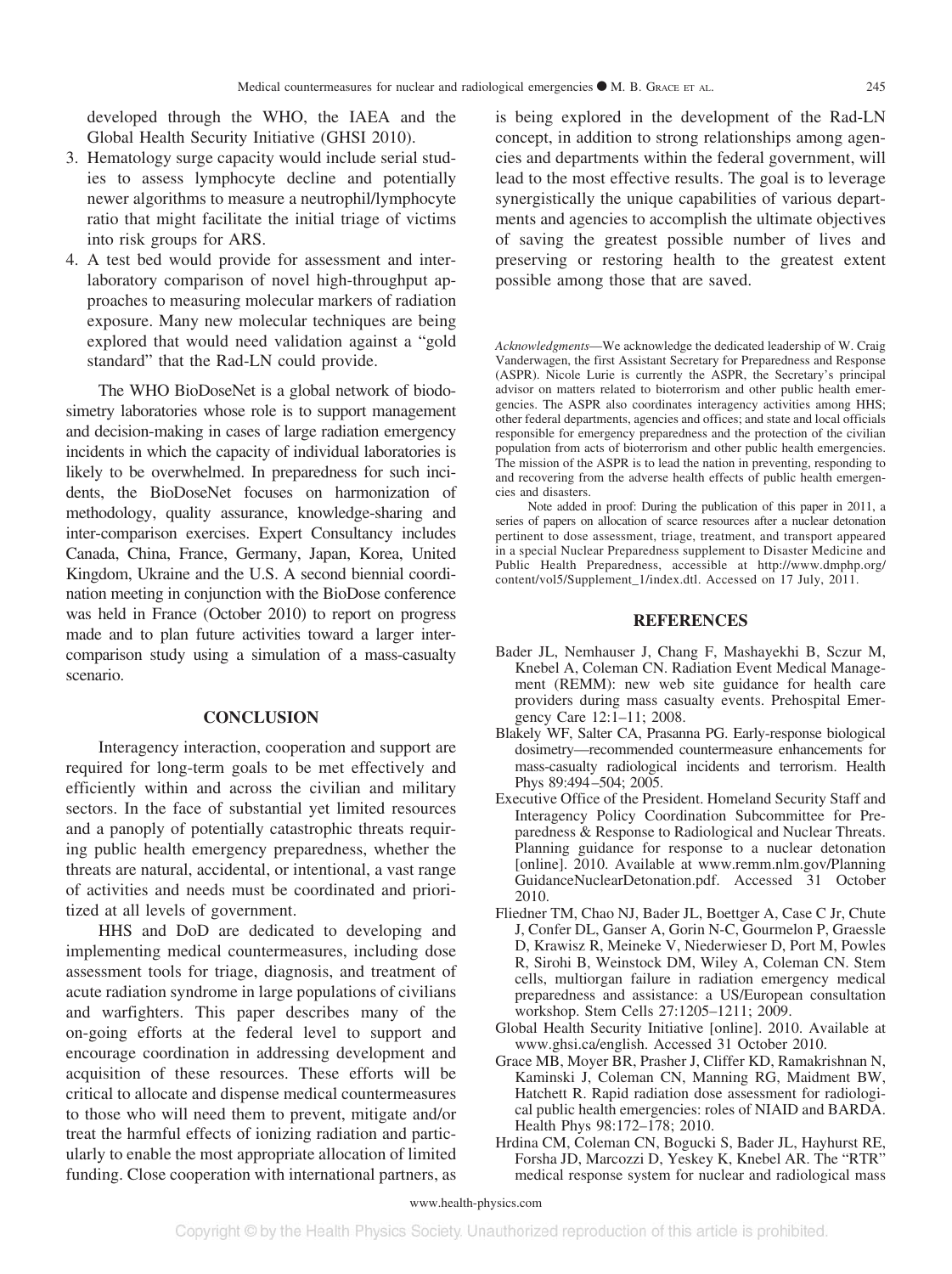casualty events: a functional TRiage-TRansport-TReatment medical response model. J Prehosp Disaster Med 24:167– 178; 2009.

- National Council on Radiation Protection and Measurement. Management of persons contaminated with radionuclides. Bethesda, MD: NCRP; Report No. 161 (Volume 1); 2008.
- Uniformed Services University of the Health Sciences. Armed Forces Radiobiology Institute. A United States Department of Defense research laboratory. About AFRRI [online]; 2011a. Available at [www.usuhs.mil/afrri/organiza/about\\_afrri.htm.](www.usuhs.mil/afrri/organiza/about_afrri.htm) Accessed 25 June 2011.
- Uniformed Services University of the Health Sciences. Armed Forces Radiobiology Research Institute. A United States Department of Defense research laboratory. Biodosimetry tools [online]; 2011b. Available at [www.usuhs.mil/afrri/](www.usuhs.mil/afrri/outreach/biodostools.htm) [outreach/biodostools.htm#](www.usuhs.mil/afrri/outreach/biodostools.htm)software. Accessed 25 June 2011.
- Uniformed Services University of the Health Sciences. Armed Forces Radiobiology Research Institute. A United States Department of Defense research laboratory. Medical/operational guidance for managing radiation casualties [online]; 2011c. Available at [www.usuhs.mil/afrri/outreach/guidance.htm.](www.usuhs.mil/afrri/outreach/guidance.htm) Accessed 25 June 2011.
- U.S. Department of Health and Human Services. Office of Public Health Emergency Preparedness; statement of organization, functions, and delegations of authority. Federal Register 71:38403–38405; 2006.
- U.S. Department of Health and Human Services. Public Health Emergency Medical Countermeasure Enterprise (PHEMCE) strategy for chemical, biological, radiological and nuclear (CBRN) threats. Federal Register 72:13109 –13114; 2007a. Available at [www.upmc-biosecurity.org/website/resources/](www.upmc-biosecurity.org/website/resources/govt_docs/agents_disease/hhs/hhs_phemce_strategy.html) [govt\\_docs/agents\\_disease/hhs/hhs\\_phemce\\_strategy.html.](www.upmc-biosecurity.org/website/resources/govt_docs/agents_disease/hhs/hhs_phemce_strategy.html) Accessed 25 October 2010.
- U.S. Department of Health and Human Services. Public Health Emergency Medical Countermeasure Enterprise (PHEMCE) implementation plan for chemical, biological, radiological and nuclear (CBRN) threats. Federal Register 72:20117– 20128; 2007b. Available at [www.upmc-biosecurity.org/](www.upmc-biosecurity.org/website/resources/govt_docs/agents_disease/hhs/hhs_phemce_implementation_plan.html) [website/resources/govt\\_docs/agents\\_disease/hhs/hhs\\_phemce\\_](www.upmc-biosecurity.org/website/resources/govt_docs/agents_disease/hhs/hhs_phemce_implementation_plan.html) [implementation\\_plan.html.](www.upmc-biosecurity.org/website/resources/govt_docs/agents_disease/hhs/hhs_phemce_implementation_plan.html) Accessed 25 October 2010.
- U.S. Department of Health and Human Services. Food and Drug Administration. Guidance—emergency use authorization of medical products [online]. 2007c. Available at [www.fda.gov/](www.fda.gov/RegulatoryInformation/Guidances/ucm125127.htm) [RegulatoryInformation/Guidances/ucm125127.htm.](www.fda.gov/RegulatoryInformation/Guidances/ucm125127.htm) Accessed 31 October 2010.
- U.S. Department of Health and Human Services. Physical and biological dosimetry techniques and devices useful in initial triage after radiologic and nuclear events [online]. 2008a. Available at [www.fbo.gov/index?s](www.fbo.gov/index?s=opportunity&mode=form&tab=core&id=3e7743eb353597091efeb4194cb685b4&_cview=1)-opportunity&mode =form&tab=core&id=[3e7743eb353597091efeb4194cb](www.fbo.gov/index?s=opportunity&mode=form&tab=core&id=3e7743eb353597091efeb4194cb685b4&_cview=1) [685b4&\\_cview](www.fbo.gov/index?s=opportunity&mode=form&tab=core&id=3e7743eb353597091efeb4194cb685b4&_cview=1)-1. Accessed 31 October 2010.
- U.S. Department of Health and Human Services. Office of the Secretary, Office of the Assistant Secretary of Preparedness and Response, Biomedical Advanced Research and Development Authority, Office of Policy, Planning, and Requirements. Project BioShield annual report to Congress: August 2006 –July 2007 [online]. 2008b. Available at [www.](www.medicalcountermeasures.gov/BARDA/documents/bioshieldannualreport2006.pdf) [medicalcountermeasures.gov/BARDA/documents/bioshiel](www.medicalcountermeasures.gov/BARDA/documents/bioshieldannualreport2006.pdf) [dannualreport2006.pdf.](www.medicalcountermeasures.gov/BARDA/documents/bioshieldannualreport2006.pdf) Accessed 25 October 2010.
- U.S. Department of Health and Human Services. Office of the Secretary, Office of the Assistant Secretary of Preparedness and Response, Biomedical Advanced Research and Development Authority, Office of Policy, Planning, and Requirements. Project BioShield annual report to Congress: August 2007–December 2008 [online]. 2009. Available at [www.](www.medicalcountermeasures.gov/BARDA/documents/bioshieldannualreport2008.pdf)

246 Health Physics September 2011, Volume 101, Number 3

[medicalcountermeasures.gov/BARDA/documents/bioshiel](www.medicalcountermeasures.gov/BARDA/documents/bioshieldannualreport2008.pdf) [dannualreport2008.pdf.](www.medicalcountermeasures.gov/BARDA/documents/bioshieldannualreport2008.pdf) Accessed 25 October 2010.

- U.S. Department of Health and Human Services. Radiation emergency medical management: guidance on diagnosis and treatment for healthcare providers [online]. 2010a. Available from [www.remm.nlm.gov/index.html.](www.remm.nlm.gov/index.html) Accessed 31 October 2010.
- U.S. Department of Health and Human Services. MedicalCountermeasures.gov [online]. 2010b. Available at [www.medical](www.medicalcountermeasures.gov) [countermeasures.gov.](www.medicalcountermeasures.gov) Accessed 11 November 2010.
- U.S. Department of Health and Human Services. National Institutes of Health, National Institute of Allergy and Infectious Diseases. Medical countermeasures against radiological and nuclear threats [online]. 2010c. Available at [www3.niaid.nih.](www3.niaid.nih.gov/topics/radnuc) [gov/topics/radnuc.](www3.niaid.nih.gov/topics/radnuc) Accessed 25 October 2010.
- U.S. Department of Health and Human Services. Office of the Secretary, Office of the Assistant Secretary for Preparedness and Response (ASPR), Acquisitions Management, Contracts, & Grants (AMCG). BARDA broad agency announcement for the advanced research and development of chemical, biological, radiological, and nuclear medical countermeasures [online]. 2010d. Available at [www.fbo.gov/](www.fbo.gov/index?s=opportunity&mode=form&tab=core&id=ca181720fbf3804361552820b5e58b62&_cview=0) index?s=[opportunity&mode](www.fbo.gov/index?s=opportunity&mode=form&tab=core&id=ca181720fbf3804361552820b5e58b62&_cview=0)=form&tab=core&id=ca18 [1720fbf3804361552820b5e58b62&\\_cview](www.fbo.gov/index?s=opportunity&mode=form&tab=core&id=ca181720fbf3804361552820b5e58b62&_cview=0)-0. Accessed 11 November 2010.
- U.S. Department of Health and Human Services. Office of the Secretary, Office of the Assistant Secretary for Preparedness and Response. Biomedical Advanced Research and Development Authority [online]. 2010e. Available at [www.](www.medicalcountermeasures.gov/BARDA/BARDA.aspx) [medicalcountermeasures.gov/BARDA/BARDA.aspx.](www.medicalcountermeasures.gov/BARDA/BARDA.aspx) Accessed 31 October 2010.
- U.S. Department of Health and Human Services. Office of the Secretary, Office of the Assistant Secretary for Preparedness and Response (ASPR), Office of Preparedness and Emergency Operations (OPEO). Public health emergency [online]. 2010f. Available at [www.phe.gov/about/opeo/.](www.phe.gov/about/opeo/) Accessed 31 October 2010.
- U.S. Department of Health and Human Services. Office of the Secretary, Office of the Assistant Secretary of Preparedness and Response. Project BioShield annual report to Congress: January–December 2009 [online]; 2011. Available at [www.](www.medicalcountermeasures.gov/BARDA/documents/2009%20BioShield%20Report%20FINAL.pdf) [medicalcountermeasures.gov/BARDA/documents/2009%20](www.medicalcountermeasures.gov/BARDA/documents/2009%20BioShield%20Report%20FINAL.pdf) [BioShield%20Report%20FINAL.pdf.](www.medicalcountermeasures.gov/BARDA/documents/2009%20BioShield%20Report%20FINAL.pdf) Accessed 24 June 2011.
- U.S. Department of Health and Human Services. Office of Public Health Emergency Preparedness, Office of Public Health Emergency Medical Countermeasures. Project Bio-Shield annual report to Congress: July 2004 –July 2006 [online]. 2007d. Available at [www.medicalcountermeasures.](www.medicalcountermeasures.gov/BARDA/documents/bioshieldannualreport.pdf) [gov/BARDA/documents/bioshieldannualreport.pdf.](www.medicalcountermeasures.gov/BARDA/documents/bioshieldannualreport.pdf) Accessed 25 October 2010.
- U.S. Department of Homeland Security. National preparedness guidelines[online].2007.Availablea[twww.dhs.gov/xlibrary/](www.dhs.gov/xlibrary/assets/National_Preparedness_Guidelines.pdf) [assets/National\\_Preparedness\\_Guidelines.pdf.](www.dhs.gov/xlibrary/assets/National_Preparedness_Guidelines.pdf) Accessed 31 October 2010.
- U.S. Department of Homeland Security. Federal Emergency Management Agency (FEMA). Planning guidance for protection and recovery following radiological dispersal device (RDD) and improvised nuclear device (IND) incidents [online]. Docket ID FEMA-2004-0004. Federal Register 73:45029 – 45048; 2008a. Available at [edocket.access.gpo.](edocket.access.gpo.gov/2008/E8-17645.htm) [gov/2008/E8-17645.htm.](edocket.access.gpo.gov/2008/E8-17645.htm) Accessed 31 October 2010.
- U.S. Department of Homeland Security. Federal Emergency Management Agency. National response framework [online]. Washington, DC: USDHS; 2008b. Available at [www.](www.fema.gov/pdf/emergency/nrf/nrf-core.pdf) [fema.gov/pdf/emergency/nrf/nrf-core.pdf.](www.fema.gov/pdf/emergency/nrf/nrf-core.pdf) Accessed 31 October 2010.